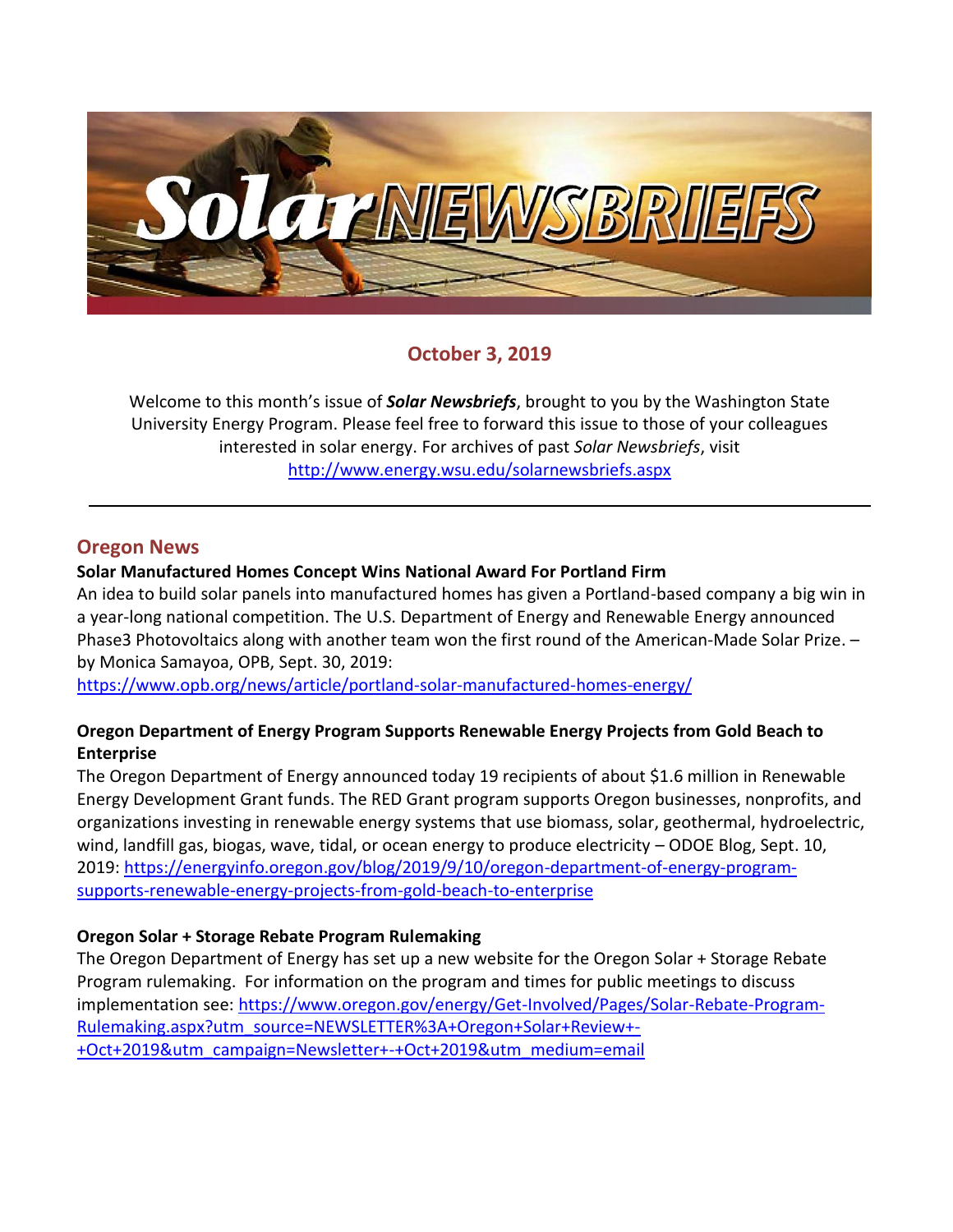## **Washington News**

**Franklin Pierce School District and Jason Lee Middle School to Build Solar Learning Labs on Campus** Franklin Pierce School District (FPSD) and Tacoma's Jason Lee Middle School are the 2019 recipients of Evergreen Options Renewable Energy Project grants, winning a vote by Evergreen Options participants. Both Jason Lee Middle School and FPSD plan to build solar learning labs on campus, reducing energy costs and teaching students about the importance of renewable energy – Press Release, Tacoma Public Utilities, Sept. 29, 2019:

[https://www.mytpu.org/franklin-pierce-school-district-and-jason-lee-middle-school-to-build-solar](https://www.mytpu.org/franklin-pierce-school-district-and-jason-lee-middle-school-to-build-solar-learning-labs-on-campus/)[learning-labs-on-campus/](https://www.mytpu.org/franklin-pierce-school-district-and-jason-lee-middle-school-to-build-solar-learning-labs-on-campus/)

## **Group Wants To 'Solarize' Yakima Group**

If you would like to save some money on your electric bill, a group is trying to convince you solar panels are a good choice for your house. The U.S. Department of Energy partnered with Spark Northwest to reach people so they can learn about how the project works and to how save money on outfitting their buildings with solar panels – by Dax McCoy, KIMA, Sept. 25, 2019: <https://kimatv.com/news/local/group-wants-to-solarize-yakima>

#### **Snohomish PUD holds open house at Community Solar project**

Snohomish PUD opened up their Arlington Microgrid site to show their Community Solar program to local customers of the program on Sept. 21. The Community Solar program allows Snohomish County residents to invest in a 'unit' of a solar panel that is kept at a site managed by the PUD – by Christopher Andersson, *North County Outlook*, Sept. 24, 2019:

[https://www.northcountyoutlook.com/news/snohomish-pud-holds-open-house-at-community-solar](https://www.northcountyoutlook.com/news/snohomish-pud-holds-open-house-at-community-solar-project/article_2f9efb94-def5-11e9-bca2-7790878a407f.html)[project/article\\_2f9efb94-def5-11e9-bca2-7790878a407f.html](https://www.northcountyoutlook.com/news/snohomish-pud-holds-open-house-at-community-solar-project/article_2f9efb94-def5-11e9-bca2-7790878a407f.html)

## **Centralia Coal Transition Grants Energy Technology Board Supports the Providence Health Care Foundation**

The Centralia Coal Transition Grants Energy Board is pleased to announce a grant award to the Providence Health Care Foundation to support the installation of a 99kW roof top solar project on the Providence Centralia Hospital. The Foundation will receive \$238,036 from the Energy Technology Board to help fund the replacement of a 25-year old roof which has increasingly required expensive and temporary patching – *Centralia Coal Transition Grants News*, August 27, 2019: <https://cctgrants.com/category/news-articles/>

## See also: **Providence Aims for State's Largest Hospital Solar Array: More Than \$238,000 Project Funded by TransAlta Coal Transition Grant**

[http://www.chronline.com/news/providence-aims-for-state-s-largest-hospital-solar](http://www.chronline.com/news/providence-aims-for-state-s-largest-hospital-solar-array/article_9749ad84-d4dc-11e9-855d-871ef0edc5e2.html)[array/article\\_9749ad84-d4dc-11e9-855d-871ef0edc5e2.html](http://www.chronline.com/news/providence-aims-for-state-s-largest-hospital-solar-array/article_9749ad84-d4dc-11e9-855d-871ef0edc5e2.html)

## **Silcon Smelter Project Represents Big Questions for PNW leaders: What We can Learn from Pend Oreille's Struggle with Clean Energy, Tribal Rights, and Fair Process**

In a sleepy rural corner of Washington, one of the region's most intriguing debates over modern energy development is playing out. Tucked up against Idaho's panhandle, some 13,000 residents of Pend Oreille County are grappling with a \$325 million proposal to build a polluting industrial smelter that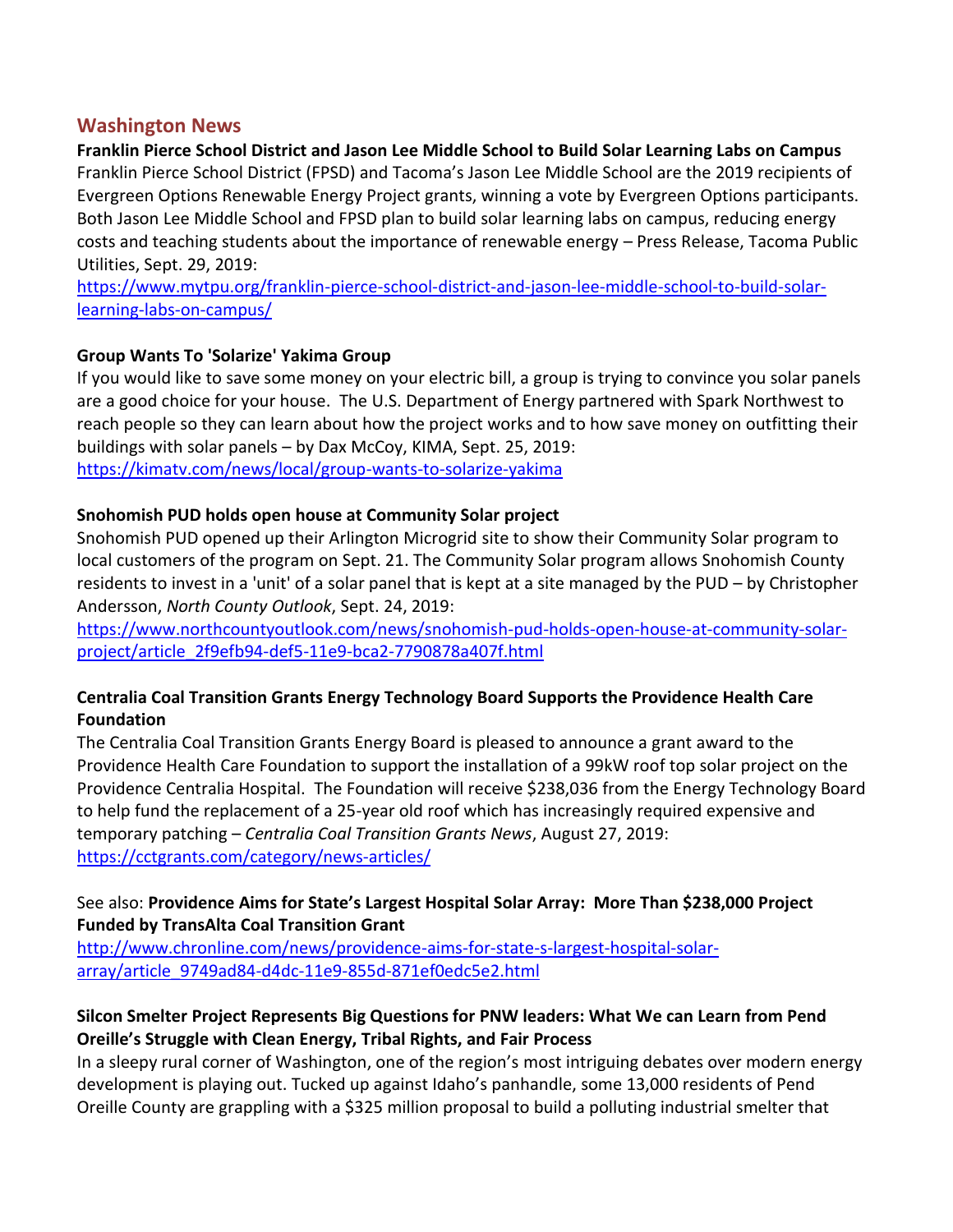would manufacture silicon metal from ore for solar panels and electronics— Eric De Pace, *Sightline Intitute*, Sept. 24, 2019: [https://www.sightline.org/2019/09/24/silicon-smelter](https://www.sightline.org/2019/09/24/silicon-smelter-project-represents-big-questions-for-pnw-leaders/)[project-represents-big-questions-for-pnw-leaders/](https://www.sightline.org/2019/09/24/silicon-smelter-project-represents-big-questions-for-pnw-leaders/)

# **Agrivoltaics**

## **Applications Now Open for Rural Renewable Energy Projects**

As climate variability increases and energy costs continue to rise, producing on-farm, renewable energy has become an attractive option for many farmers and ranchers. In order to help farmers and ranchers save money and utilize renewable energy, the [Rural Energy for America Program \(REAP\)](https://sustainableagriculture.net/publications/grassrootsguide/renewable-energy/renewable-energy-energy-efficiency/) provides grants and loans to farmers and rural businesses interested in making energy efficiency improvements. At the end of August, the U.S. Department of Agriculture (USDA) [announced the availability](https://www.federalregister.gov/documents/2019/08/30/2019-18825/notice-of-solicitation-of-applications-for-the-rural-energy-for-america-program-for-fiscal-year-2020) of at least \$50 million in grant funding to support on-farm renewable energy projects for the coming fiscal year (FY). To read more see *National Sustainable Agirculture Coalition* Sept. 6, 2019:

<https://sustainableagriculture.net/blog/reap-rfp-for-rural-renewable-energy-projects/>

## **Stuggling Farmers See Bright Spot in Solar**

U.S. farmers are embracing an alternative means of turning sunlight into revenue during a sharp downturn in crop prices: solar power. Solar panels are being installed across the Farm Belt for personal and external use on land where growers are struggling to make ends meet – By Kirk Maltais, *Wall Street Journal*, Sept. 23, 2019:

<https://www.wsj.com/articles/struggling-farmers-see-bright-spot-in-solar-11569242733>

# **Industry**

## **Utility Solar Sets Record, but Tax Credit Phase-Down Looms**

More large-scale solar projects are waiting to be built than ever before, as utilities and corporations move to lock up deals before federal tax incentives diminish, according to an analysis released today by Wood Mackenzie and the Solar Energy Industries Association (SEIA) – by David Iaconangelo, *Governor's Wind & solar Energy Coalition,* Sept. 17, 2019: [https://governorswindenergycoalition.org/utility-solar](https://governorswindenergycoalition.org/utility-solar-sets-record-but-tax-credit-phase-down-looms/)[sets-record-but-tax-credit-phase-down-looms/](https://governorswindenergycoalition.org/utility-solar-sets-record-but-tax-credit-phase-down-looms/)

## **Solar Tax Credit Extension Would Bring in \$87B – Report**

The solar industry's trade association is framing the federal investment tax credit as the cornerstone of its plan for solar to power a fifth of the nation's electricity – even as the future of the credit appears uncertain. Source: By David Iaconangelo, *E&E News* reporter, *Governors Wind & Solar Energy Coalitio*n, Sept. 24, 2019:

<https://governorswindenergycoalition.org/solar-tax-credit-extension-would-bring-in-87b-report/>

# **Solar Industry Maps Out Next Steps for 20% by 2030 Goal**

As part of the first steps into the Solar+ Decade, the Solar Energy Industries Association (SEIA) released a roadmap that puts solar energy on a path to reaching 20% of U.S. electricity generation by 2030. The roadmap is a [10-year strategic vision for the solar industry](http://www.seia.org/roadmap) that highlights both opportunities and systemic challenges the industry will need to overcome to reach its goals – *SEIA Press Release*, Sept. 23, 2019:<https://www.seia.org/news/solar-industry-maps-out-next-steps-20-2030-goal>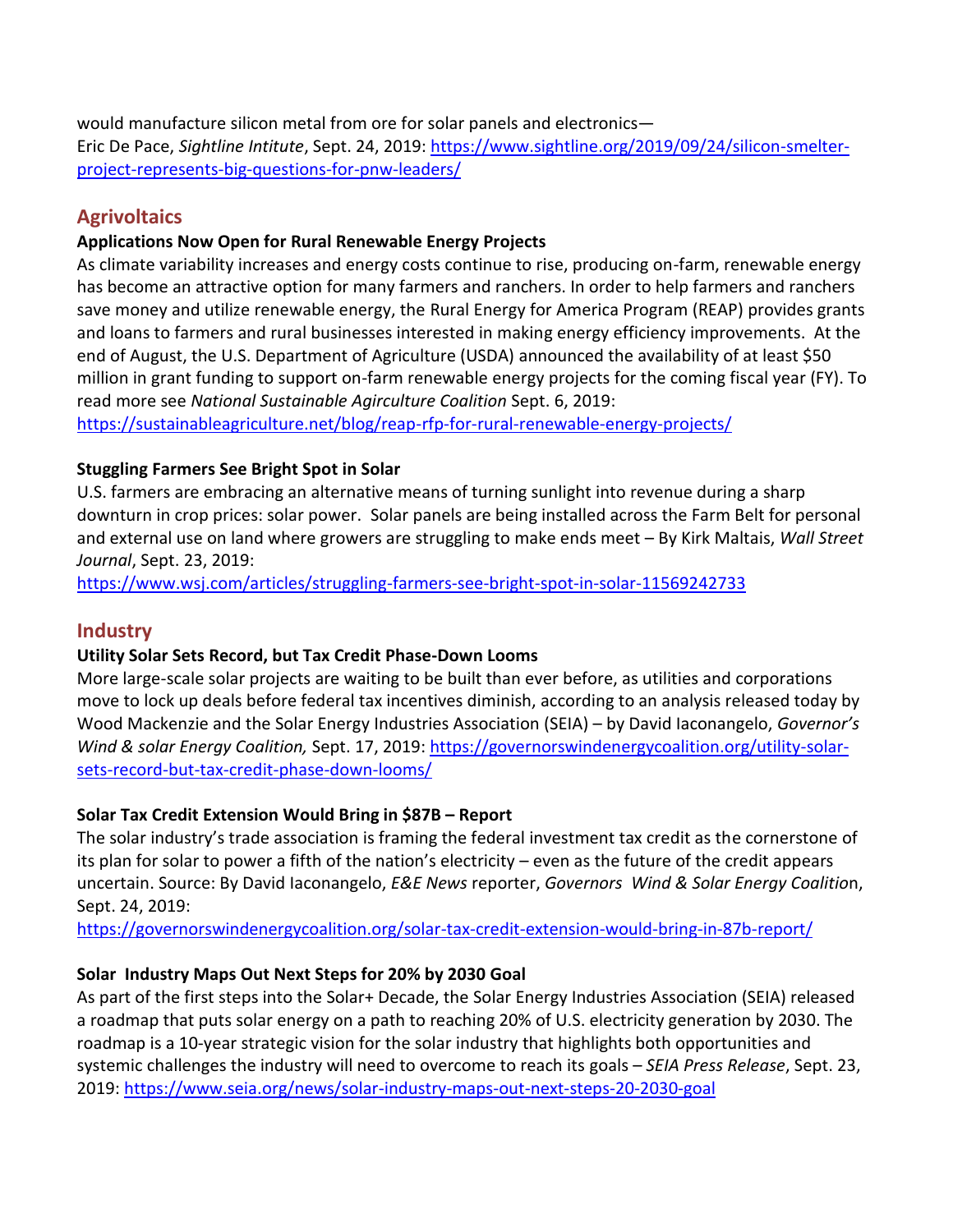#### **Using Solar to Displace Fossil Fuels for Process Heat in Industrial Facilities**

Farms, factories and other industrial businesses require a lot of heat. Solar thermal startup Skyven Technologies wants to help – Justin Gerdes, *gtm*, Sept. 27, 2019: [https://www.greentechmedia.com/articles/read/using-solar-to-displace-fossil-fuels-for-process-heat](https://www.greentechmedia.com/articles/read/using-solar-to-displace-fossil-fuels-for-process-heat-in-industrial-facilit#gs.6tsybz)[in-industrial-facilit#gs.6tsybz](https://www.greentechmedia.com/articles/read/using-solar-to-displace-fossil-fuels-for-process-heat-in-industrial-facilit#gs.6tsybz)

## **Conferences and Events**

## **Oregon Solar Workforce Celebration at Lucky Lab, Portland, OR – Nov. 14, 2019**

The Oregon Solar Energy Industries Association (OSEIA) invites you to an event to kick-off our new workforce development programs. OSEIA will talk about the two pilot programs done with partner organizations this year and then hear from community groups what they would like to see in a collaborative workforce development program with OSEIA. For more information and to register: <https://www.oseia.org/workforce-celebration>

## **Oregon Community Solar Webinar, Oct. 8, 2019**

On September 13, the PUC released a [policy proposal](https://edocs.puc.state.or.us/efdocs/HAH/um1930hah145221.pdf) regarding the low-income program, the transition between start-up and ongoing costs, and the bill credit rate. Many of OSEIA's recommendations were reflected in the proposal, most importantly the credit rate will be the residential retail rate with a 2% annual escalator. The staff memo with final interconnection recommendations will come out on October 4, with comments due October 15. For more information with times and numbers see: <https://oseia.regfox.com/oregon-community-solar-program-review>

## **GridForward 2019, Seattle, WA – Oct. 7-9, 2019**

Accelerate grid modernization at GridFWD 2019. Join 90+ senior leaders from utilities, solution providers, regulatory agencies, governments and advocates. Learn about modernization best practices, emerging markets & models, and building a culture of innovation. Grid-focused trainings and tours round out this three-day event. This event will be held at Benaroya Hall in Seattle, Oct. 7-9, 2019. For more information see: <https://gridforward.org/events/gridfwd-2019/>

# **2019 Fall Energy SymposiumThe Great Oregon Shakeout, Klamath Falls, Oregon – Oct. 17-18, 2019**

Sustainable Northwest is pleased to announce the 4th Annual Fall Symposium in Klamath Falls This 2-day event will bring together community leaders, businesses, elected officials, ranchers, farmers, and agency partners to identify strategies that advance clean energy initiatives across Oregon. The Symposium features panel discussions from the state's leading energy experts and local innovators, plus an evening networking reception and field tour. The agenda includes: *Community Energy Resilience: Mitigating Natural Disasters with Distributed Energy and Storage* and *Growing Solar: How to Accelerate Local, Responsible, and Equitable Solar.* For more information and to register*:* <https://www.oseia.org/new-events/snwfall2019>

## **Washington State Solar Summit, Bellevue, WA – Oct. 18, 2019**

The Washington State Solar Summit is an important annual conference and networking event for industry stakeholders including manufacturers, installers, utilities, municipalities, legislators, educators, students, advocacy organizations/nonprofits, distributors, financial lenders, consultants and more. Last